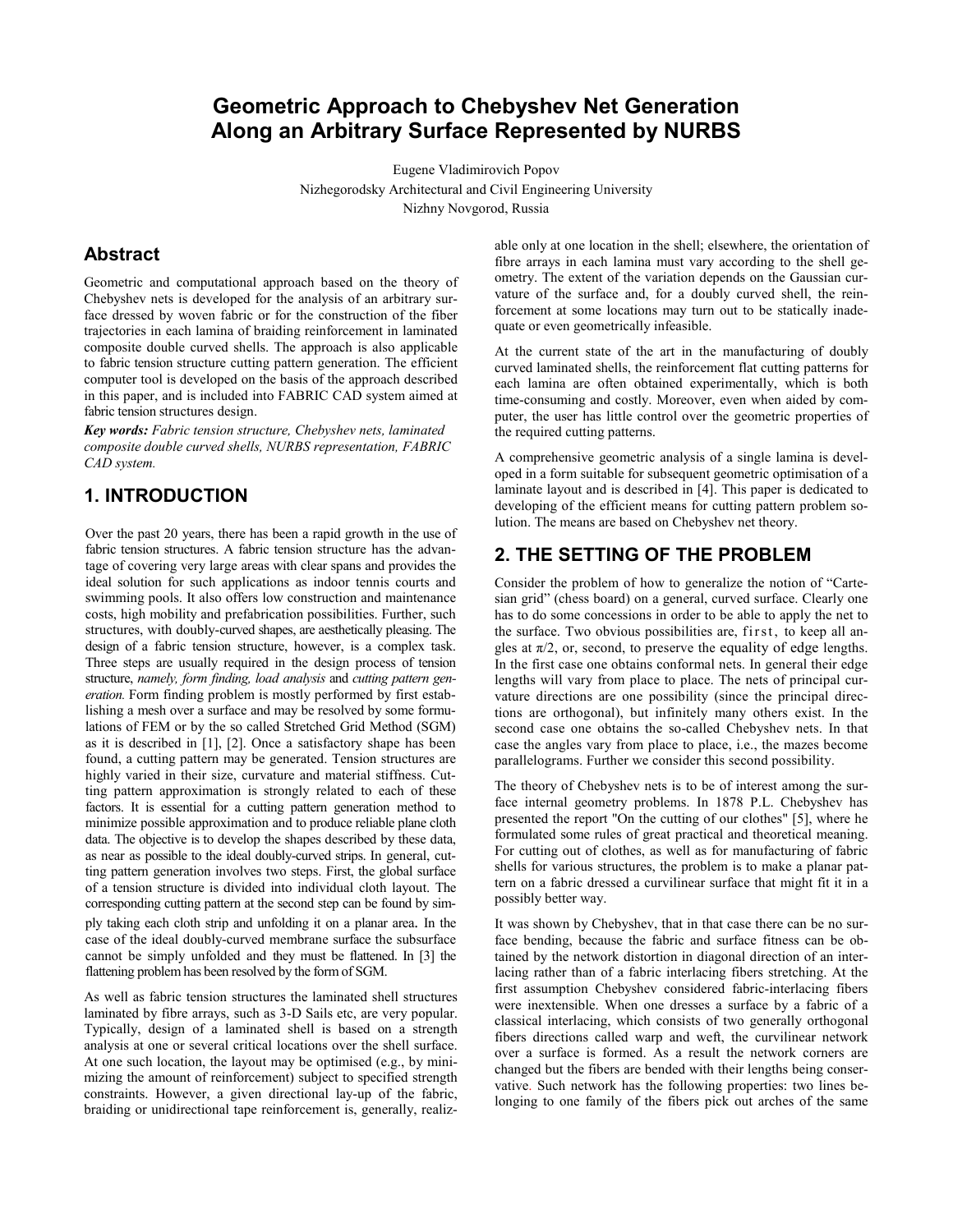length at any string belonging to a family of other strings. In other words, in any curvilinear rectangle, formed by lines of Chebyshev net, the opposite edges are equal.

Chebyshev's idea mentioned above was the basis for the mathematical approach that allows one the developing of a planar rectangular net mapping with the conservative cell segment length. The approach is based on decomposition of the Chebyshev net coordinate lines at semi-geodetic net coordinates.



**Figure 1:** The surface area near regular point *O*.

The general problem is to develop Chebyshev net on an arbitrary double-curved surface with known shapes. It is known [6], that there is an uncountable set of Chebyshev nets on a planar surface. Each Chebyshev net is completely defined by two lines belonging to the first, and second fiber families. The lines can set across a point arbitrary but in a various directions. Naturally, it is possible to develop Chebyshev nets randomly at any surface. Let us show it by the following sample (See Fig. 1). Let two arbitrary lines  $(U_{\alpha}, V_{\alpha})$  in different directions on surface *S* plotted through a regular point *O*. Let us divide each line into series of equal arches with length  $\rho$  (along  $U_o$ ) and  $\sigma$  (along  $V_o$ ). Draw arch *ab* of geodetic circle with the center at point  $M_1$  and with Gaussian radius  $\rho$ . Draw a similar geodetic circle arch *cd* of Gaussian radius  $\sigma$ with the center at point  $N_a$ . The current point  $N_l$  that one can consider as a Chebyshev net vertex may be obtained at the point of two arches *ab* and *cd* intersection. Other vertices, i.e.  $N_1...N_n$ ,  $K_1$ .... $K_n$ ,  $M_1$ .... $M_n$ , may be obtained by a similar drawing.

It may be shown that the net obtained by the described above drawing converges to the exact Chebyshev net simultaneously with the convergence  $\rho$  and  $\sigma$  to zero. Obvious that the direction of two lines  $U<sub>o</sub>$  and  $V<sub>o</sub>$  can be definitely arbitrary (excluding the case of coincidence). Then one may develop an uncountable set of Chebyshev net using the same initial point *O* of an arbitrary surface. Besides one may deduce that a very convenient approximation approach to Chebyshev net generation at an arbitrary surface may be developed.

#### **3. THE APPROXIMATE APPROACH**

Any modern geometry design systems, analysis of geometric objects, conversion from one geometric representation to another and graphical display of geometric objects, if they are to work well, must be based on sound mathematical theories and numerical methods. If the underlying computation and mathematics are sound, one can expect systems based on them to, by and large,

perform well, be easy to maintain and be adaptable to new, currently unforeseen, needs as they arise. For geometry design, it is generally understood that methods based on splines using the Bspline, as well as it further advancement like NURBS representation, provide the best tools for meeting these goals. Taking it into account the NURBS surface representation is added to mathematical arsenal of FABRIC CAD system (see for example [7], [8], [9]), aimed at tension fabric structures design.

The key fabric structures design problem is to generate cutting pattern of each double-curved fabric cloth. FABRIC CAD system is provided with a special procedure based on SGM as it is described in [7], [9] that allows a designer to flatten double-curved patches of shells. If the fabric structure cloth is manufactured from fabric of traditional interweaving it seems more preferable to use another approach based on the Chebyshev net properties. The approach, however, provides for an availability of the Chebyshev net with desirable attributes that covers given and in general arbitrary surface represented by NURBS. Formally, construction of a Chebyshev net on a given surface calls for solving an initial value problem for a simultaneous system of two nonlinear partial differential equations. The structure of the equations rules out the possibility of an analytical solution even for simple surfaces (with the exception of a few classical closed-form solutions, such as translation nets on translation surfaces); thus, the only practical course of action is to solve the problem approximately. The developed approximate procedure must be computationally very efficient. Such approximated approach is developed on the basis of idea outlined in previous section and is used by special procedure available in FABRIC CAD toolbox. After comparing a few possible approaches, a cell-by-cell construction of a Chebyshev net emerged as the most promising method. The method capitalizes on the characteristic property of the net—the rhombic shape of its elementary cell.

At the heart of the approach is a "Spherical Tool" concept that is introduced into lexicon to explain how one may produce a geodetic circle near given point of an arbitrary surface. The Spherical Tool is a usual spherical surface represented by NURBS with predefined radius that a designer could change as he wishes according to his needs. Placing the center of Spherical Tool at the desirable surface point one may obtain a geodetic circle as a NURBS line of two NURBS surfaces intersection, i.e., the original surface and spherical tool. Obviously, in such case a geodetic circle is a closed regular line that can be represented both in 3D Cartesian and 2D surface parametric spaces. Placing further the spherical tool at another surface point one may obtain another geodetic circle. Both geodetic circles may be treated as two closed planar curves in 2D surface parameter space so it is very easy to calculate their points of intersection.

Definitely the problem of two NURBS surfaces intersection must be developed well. Planar cut and surface intersection software is an important part of any CAD system. A number of different fundamental approaches to this problem are followed in these systems, including geometric methods for quadric sections, subdivision-based methods, implicit schemes and curve tracing schemes etc. The latter schemes are often referred to as "marching" or "curve following" schemes in the literature. In recent years, "loop detection" has become the hot topic in this field. The technique is described in [10] so will not be discussed here.

FABRIC CAD system provides a designer with a possibility to develop Chebyshev net dressed an arbitrary NURBS surface pressing one button only. Let us demonstrate it by the following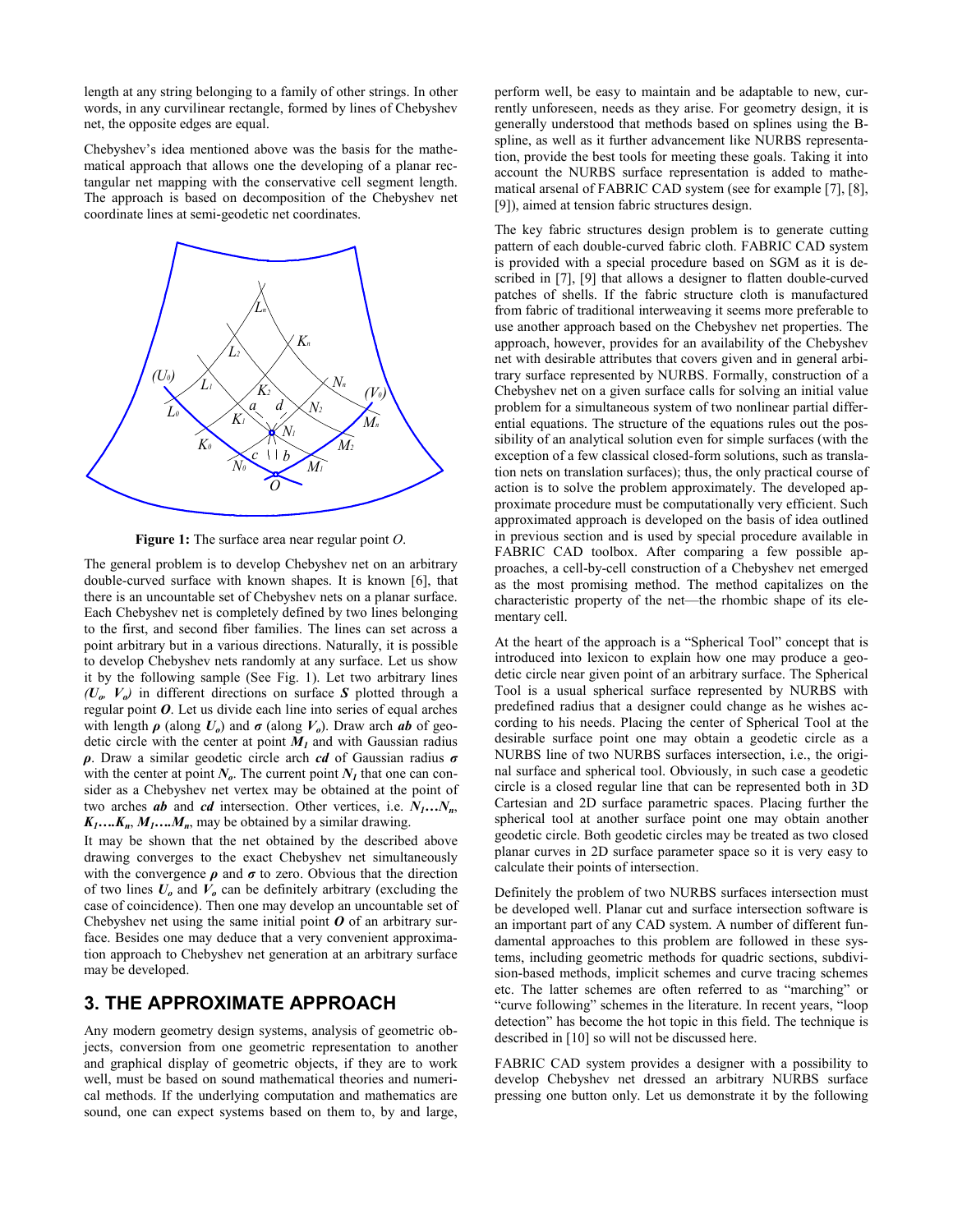sample (See Fig. 2). The Chebyshev net development comes in the following steps:

1. The initial surface point  $\boldsymbol{0}$  is defined. Naturally the initial point may be arbitrary. As a default point in FABRIC CAD system is considered the point at the middle of 2D surface parameter space. However, the user may define another point.



**Figure 2:** The given surface represented by NURBS.

2. The centre of spherical tool of desirable radius is located to a given point (See Fig. 3) and two NURBS surfaces are intersected to find a parametric representation of a geodetic circle. Note that the radius of spherical tool may vary according to size of final Chebyshev net cells. The default value of radius is equal to 1/25 of the length of shortest NURBS surface edge.



**Figure 3:** Spherical NURBS tool placed at the initial surface point

3. Two unmatched surface directions  $T_1$  and  $T_2$  at the given point *O* are defined. Since such directions may differ, two 2D parameter lines  $U_0 = const$ ,  $V_0 = const$  (where  $U$ ,  $V - surface$ parameters) are selected as a default directions. The user may define two other directions. Reasonably the shape of final Chebyshev net will depend on it.

4. The geodetic circle defined at the step 2 is intersected with parametric lines  $U_0 = const$ , and  $V_0 = const$  to obtain for points *1*, *2, 3, 4* (See Fig. 4) that combine into the "initial cross" shown in Fig. 5 in 3D Cartesian space.



**Figure 4:** Generation of Chebyshev net vertices in 2D space.



**Figure 5:** "The initial cross" at the beginning of Chebyshev net.

5. We shift the centre of spherical tool to points *1, 2, 3, 4* in turns and intersect produced geodetic circles with lines  $U<sub>o</sub>$  = *const*, and  $V_0$  = *const* and between each other in pairs such as it is shown in Fig. 4 to generate Chebyshev net vertices *5, 6, 7* completing cells and so on. The cycle is repeated "spiralwise" around point *O* in ascending direction as long as the whole surface area is covered by Chebyshev net vertices. Thus, completing a cell with already located vertices represents a recurring generic step of the net construction procedure. It should be noted that problems arise at the surface edges, where some current vertices become imaginary, i.e., lie out of the surface parameter space. Moreover, it is impossible to compute two geodetic circles intersection here. In such case the system produce current vertex by simple extrapolation using previous vertices. The final Chebyshev net covering the given surface is presented in Fig. 6

## **4. CONCLUSION**

The developed fast and computationally efficient geometric generation of the Chebyshev net can be useful for a variety of problems, from general CAD-like application for surface "clothing" and fabric tension structures design to computer aided design of laminated composite shells.